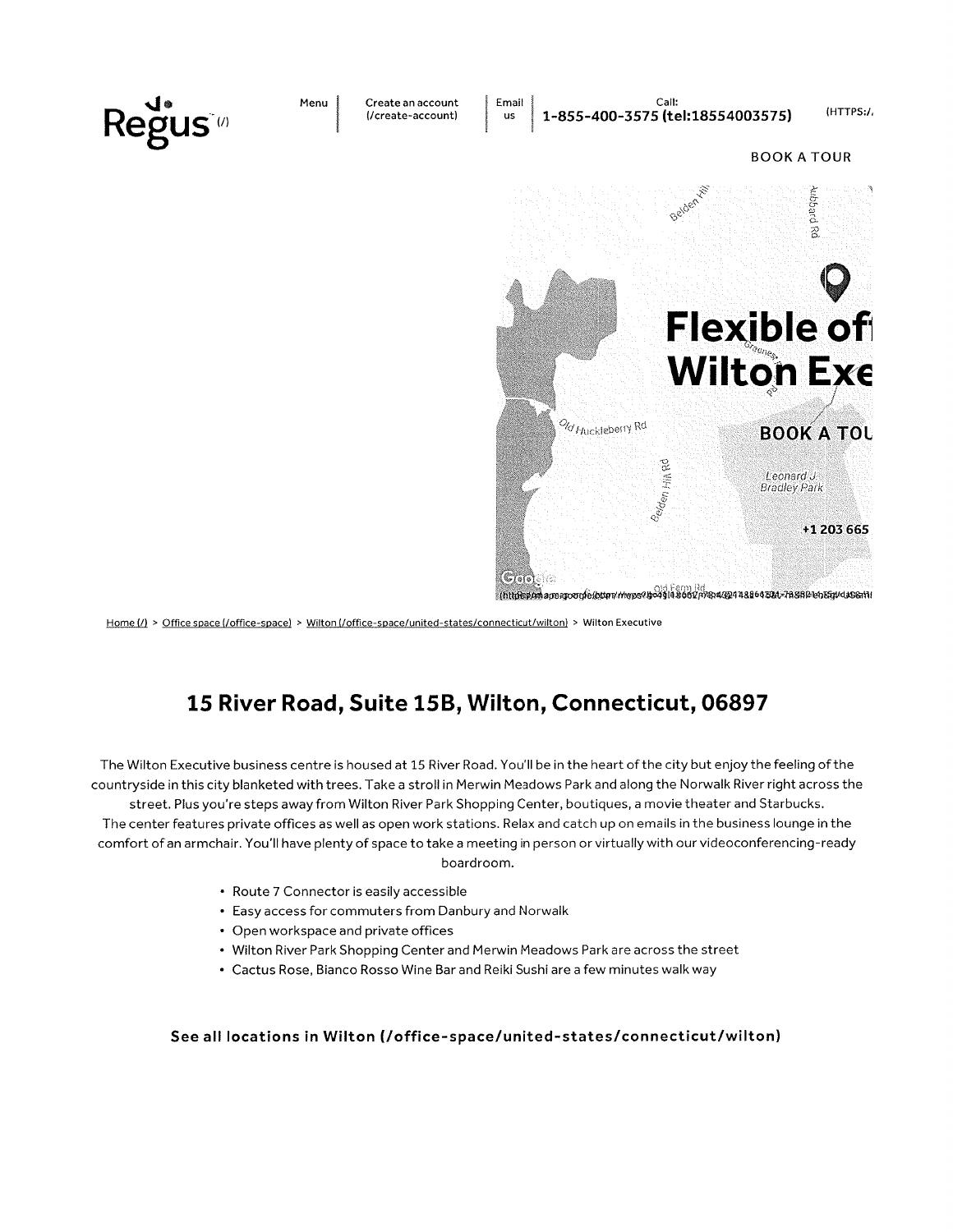### Office space options

Get an office for one person or a whole team, for a day, week, month or as many years as needed.



#### **Offices**

Get the space needed today with the freedom to expand or contract as business changes.

Create a base in one location and get 3000 others to use as well.

Get a quote



#### Part-time offices

Cost-effective office space with the flexibility to use as little or often as needed.

Select from 5 days, 10 days or unlimited use per month.

Get a quote



Get on-demand access to workready offìce space with no commitment - available by the hour.

Book in moments wherever you are using the Regus App.

Book now(https://myregus.c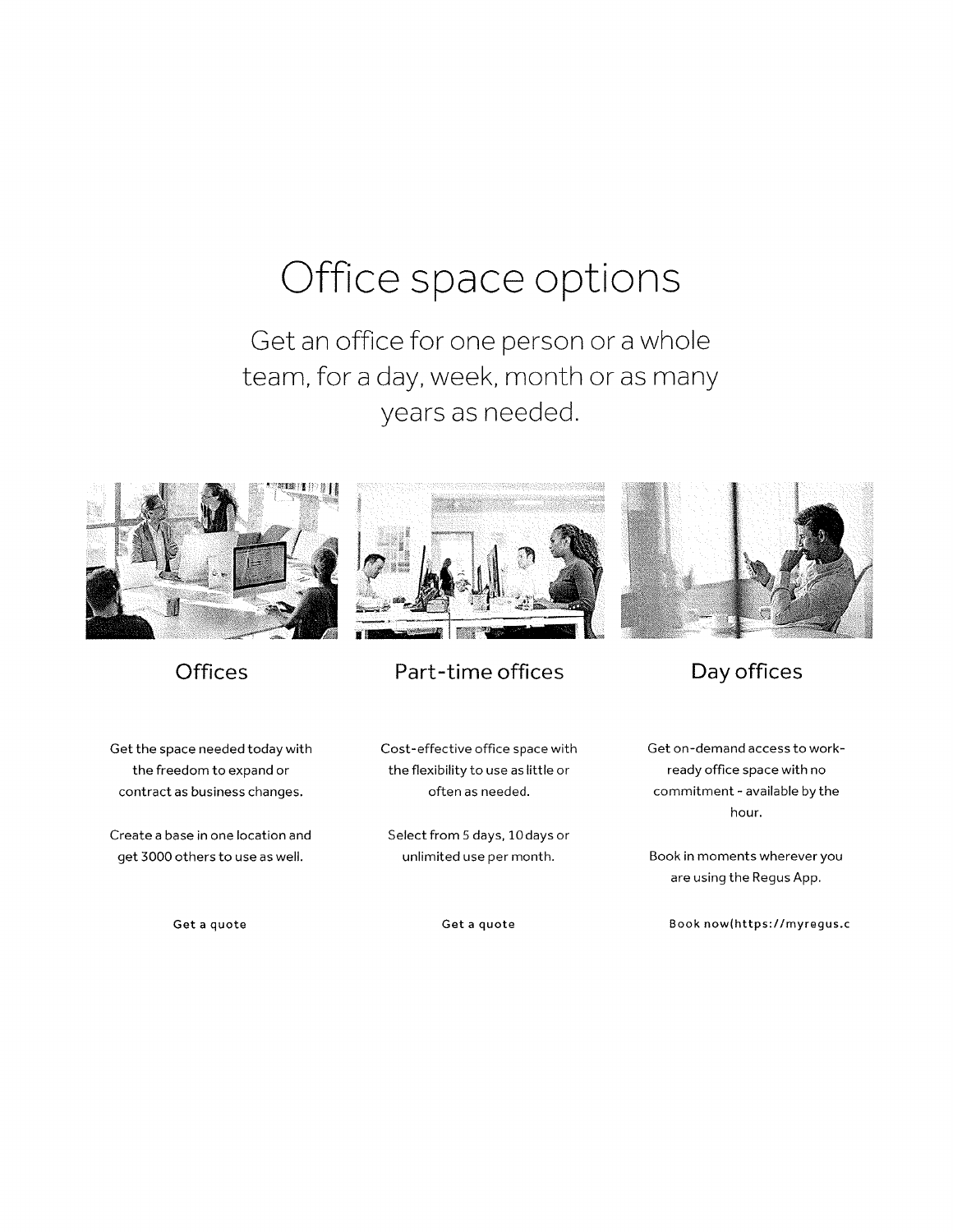### Chocse how to work in Wilton Executive

#### Flexible workspace for an hour, day, week, month, or years.

Prices are per person per day on a 24-month agreement, subject to availability



Get a quote

Get a quote

Get a quote

Get a quote

## Some of our other services in Wilton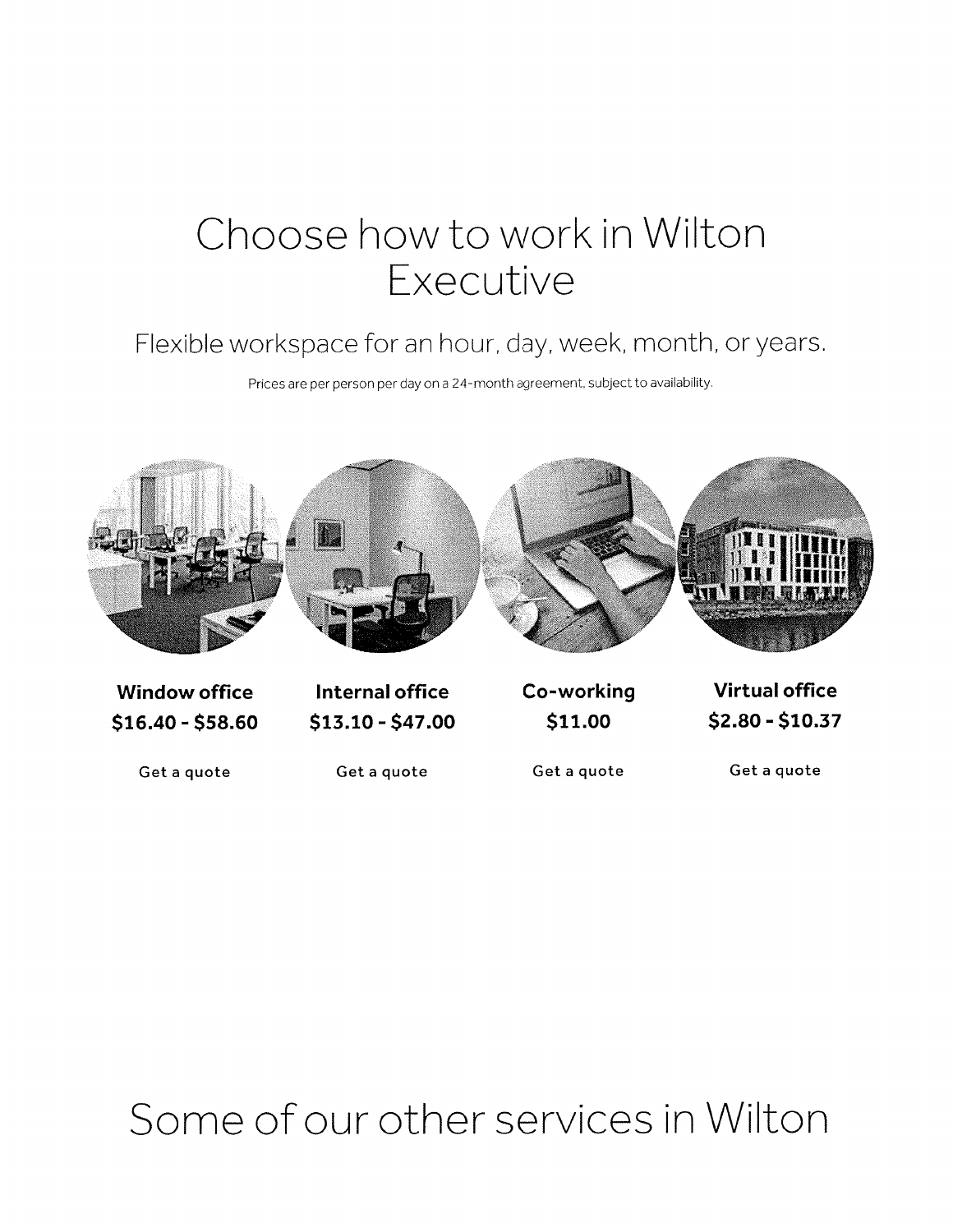

Meeting rooms

Day office Disabled facilities

To arrange a visit, speak to our team on <sup>1</sup>-855 -400-3575 (tel: 1855400357 5l

Business lounges

BOOK A TOUR

### Manage everything wherever you are

Download the Regus App on the Apple App Store (https://itunes.apple.com/gb/app/regus/id387924 mt=8) or Google Play. (https://play.google.com/store/apps/details? id=com.requs)



**App Store** Google play

(https://itunes.apple.com/gb/app/regus/id387924487?mt=8)

(https;//play.google.com/store/apps/details?id=com.regus)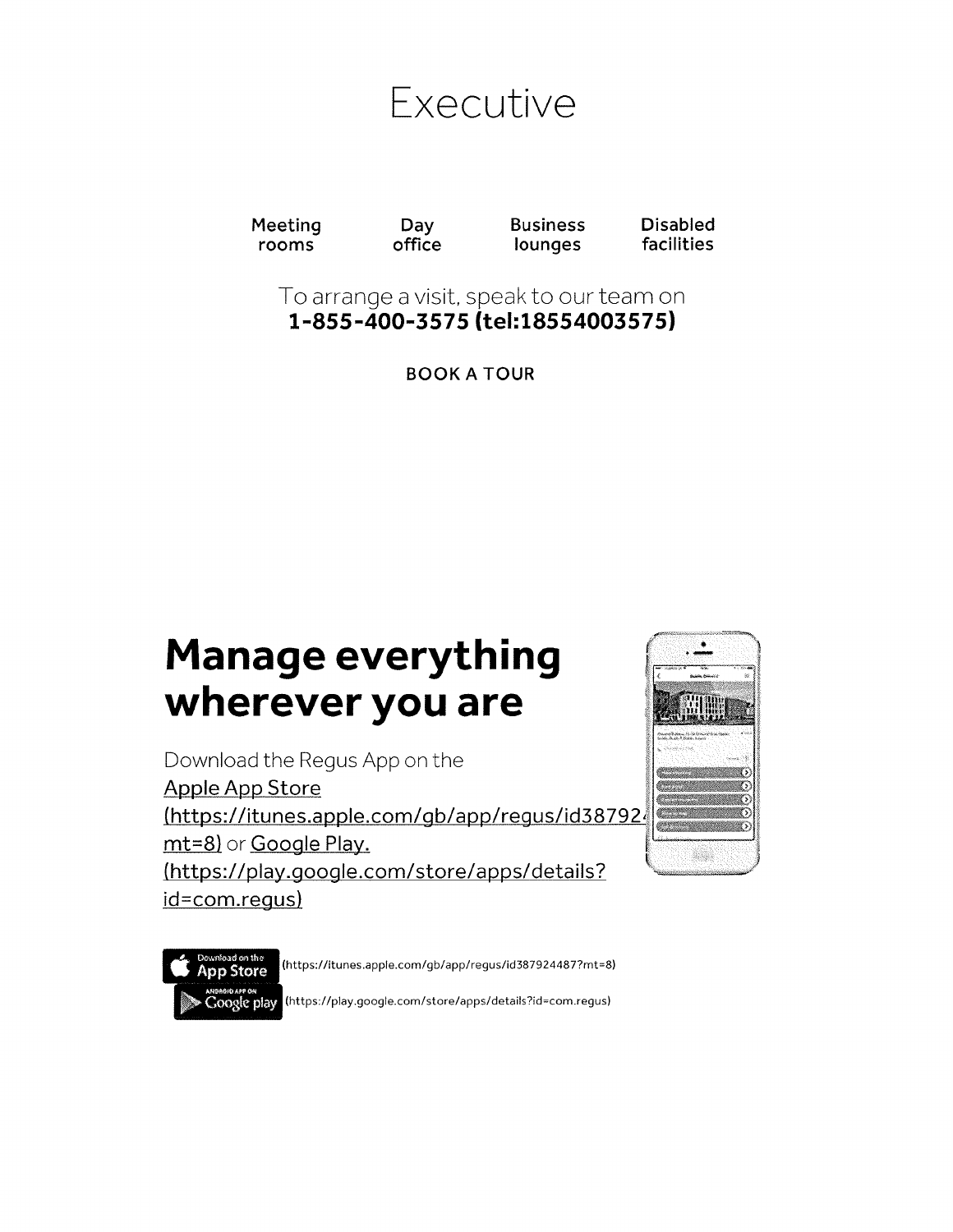

#### 40 Richards Avenue, 3rd floor, Norwalk, Connecticut, 06854

This center at 40 Richards Avenue is located in a seven-story Class A building, strategically situated on the Darien border. It is a highly visible landmark building, which is easily accessible. Offering good views, the offices and the lobby are modern in decor. With its wide economic base, picturesque Norwalk is already a prime location for high calibre businesses. And the city is continually making plans for major business development. International airline Virgin Atlantic has its North Atlantic headquarters here, as do a diverse range of other international companies including the world HQ for Xerox and Diageo - the world's largest liquor maker.

> See all locations in Norwalk (/workspace/unitedstates/connecticut/norwalk)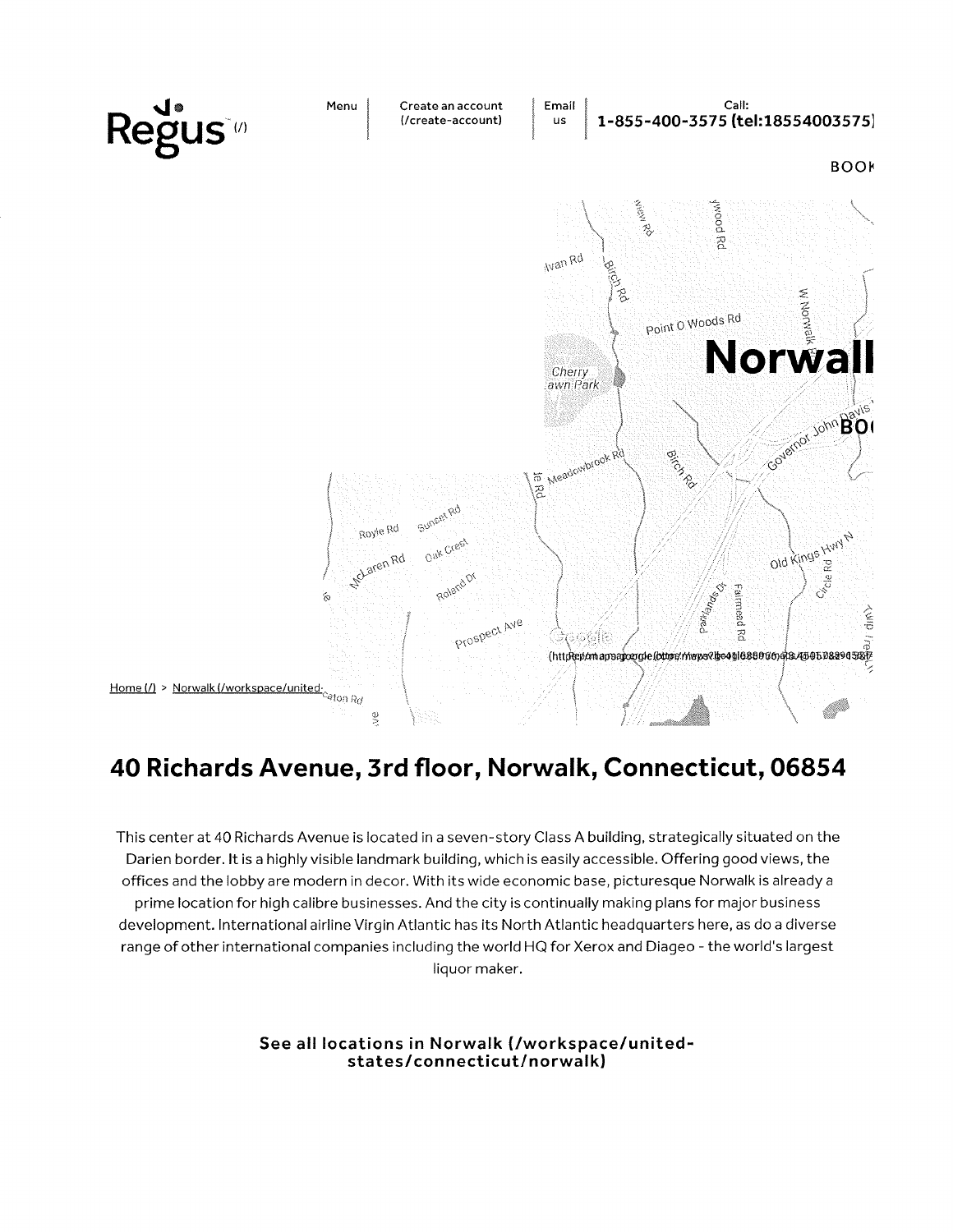## Choose how to work in Norwalk

#### Flexible workspace for an hour, day, week, month, or years.

Prices are per person per day on a 24-month agreement, subject to availability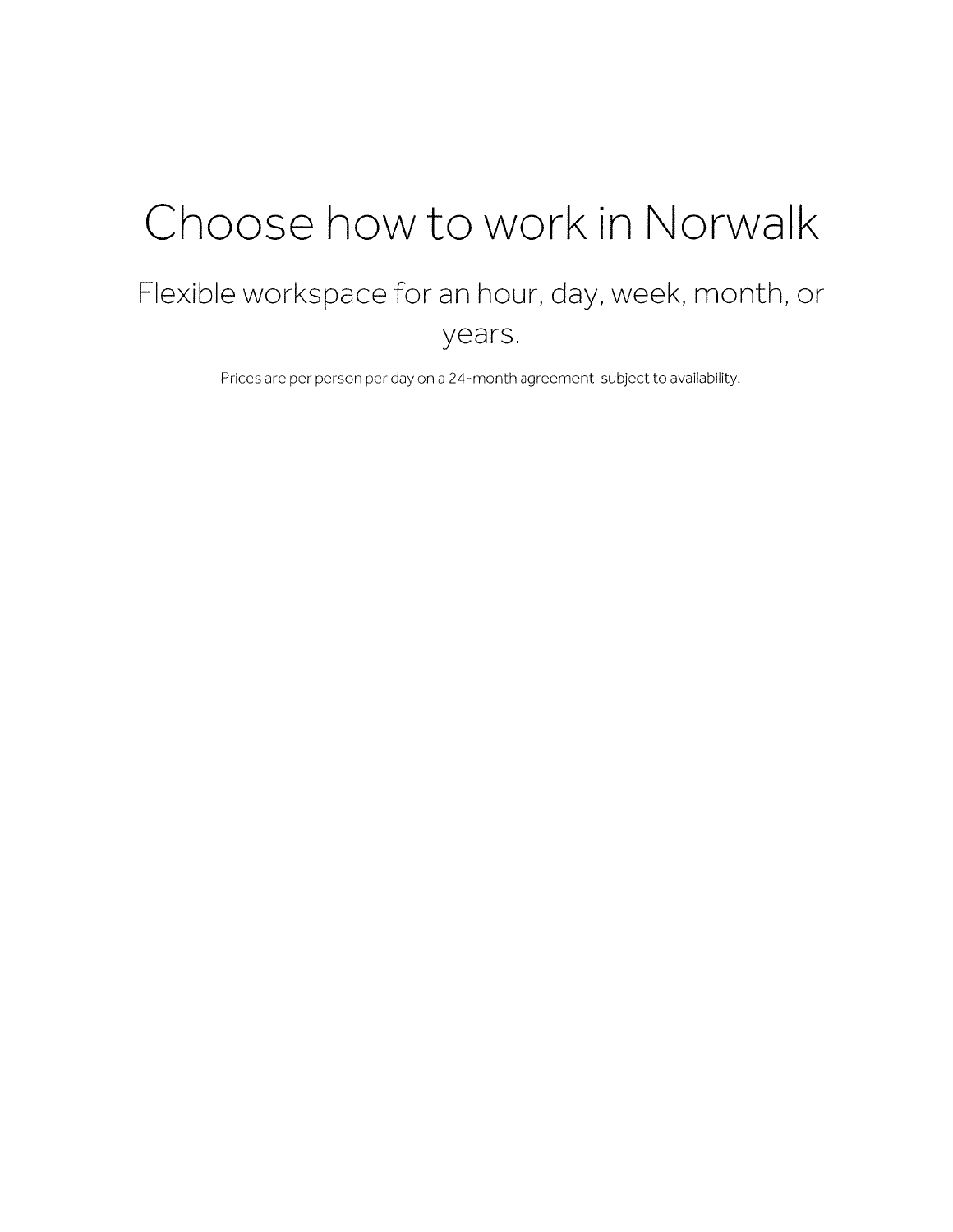

**Window office** \$13.90 - \$49.50

Get a quote



Internal office  $$11.20 - $36.60$ 

Get a quote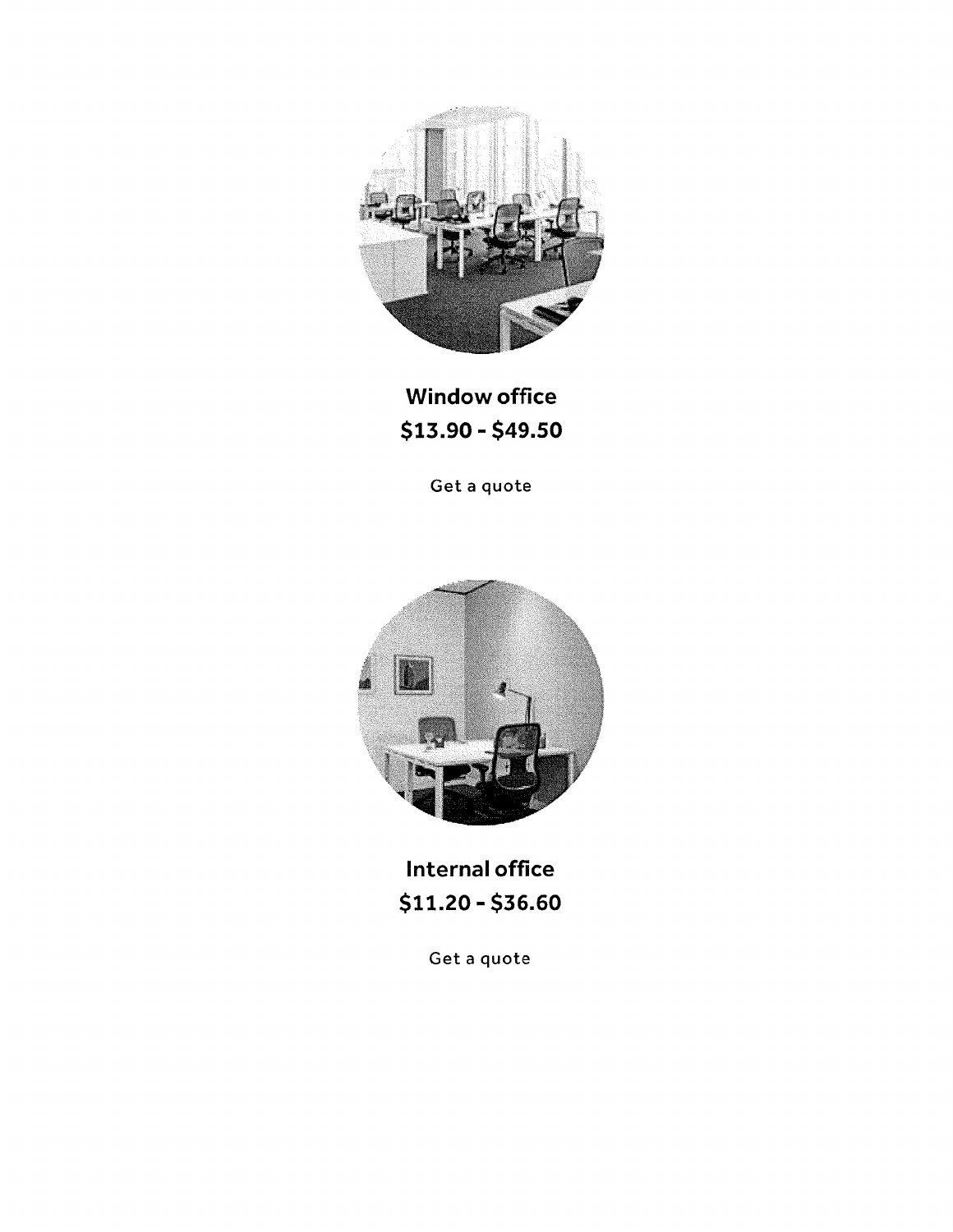

Co-working \$8.80

Get a quote



**Virtual office**  $$1.54 - $8.47$ 

Get a quote